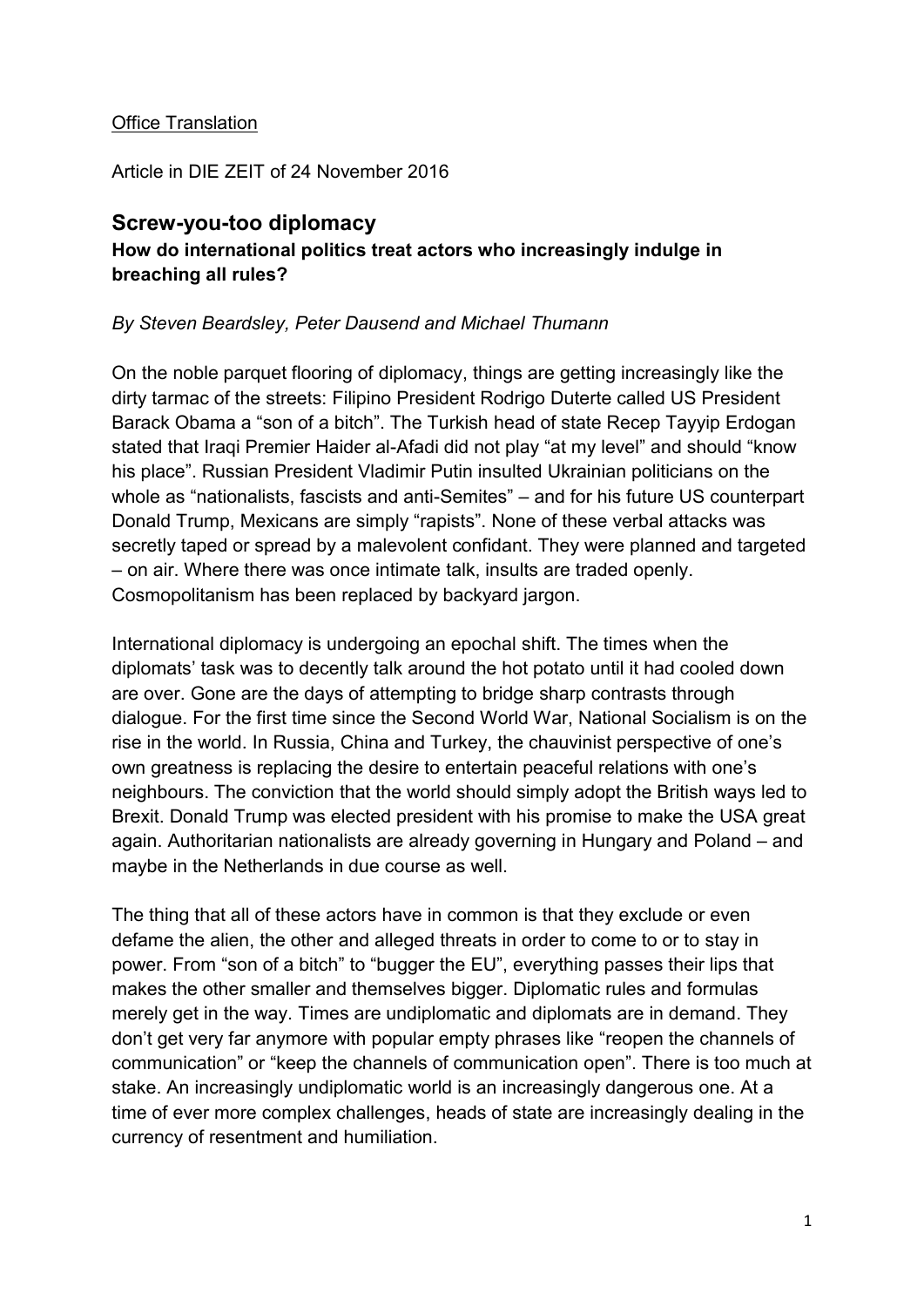It can start with unimportant things. When Frank-Walter Steinmeier travelled to Ankara in mid-November, he entered a diplomatic crisis zone: Erdogan's crackdown on the press and the opposition as a consequence of the attempted coup, the treatment of the Kurdish HDP, German parliamentarians' right to visit the NATO base in Incirlik, Turkey's EU accession – everything is controversial. He was made to feel his hosts' dissatisfaction from the word go. At the airport, there was only a deputy governor to welcome him; there was no German flag on Steinmeier's limousine. And at the president's palace, Steinmeier sat on an Ottoman brocade armchair that was clearly lower than his host Erdogan's chair – so that it was clear who was in charge. How are you supposed to react to such audacities? The German delegation merely shrugged and was rather amused than insulted.

Amused serenity makes you appear confident, but doesn't have much of an impact on your counterpart. So how should you go about it then?

Barack Obama cancelled a meeting with Filipino President Duterte after the latter's railing attack – only in order to shake hands with him later. Al-Abadi complained to the Americans about the ill-mannered Erdogan. The Ukrainians bad-mouthed Putin and the Mexicans bad-mouthed Trump. All these reactions reveal one thing in particular: helplessness. No approach seems to be the right one. Simply remaining silent is an invitation to the opponent to launch further attacks. Speaking candidly with clear words like UN Ambassador Samantha Power recently in the Security Council about Russia's war in Syria ("dead children, destroyed hospitals and schools, barbarism") is met by a tirade that is devoid of facts, but loud nonetheless. And reactions along the lines of "an eye for an eye" only make matters worse. "Responding to aggressive rhetoric in the same tone of a voice is counterproductive," says Jeffrey Rathke, a former US diplomat who now works for the Centre for Strategic and International Studies in Washington. "Mutual abuse only attracts the attention of the media, which likes to work with national stereotypes and resentments. They fuel the conflict further with the result that a solution is often not described and regarded as a solution, but as treason."

In the competition for the most decisive verbal attack, it is easy to come across as ridiculous. If both sides no longer find their way out of the spiral of escalation, they bring to mind Charlie Chaplin in *The Great Dictator*. Chaplin plays Hitler, who is talking to Mussolini. Both are posing on big armchairs that they continue to raise during the conversation. Each of them wants to sit at a higher level than the other; both want to outplay the other. In the end, both fall down.

In undiplomatic times, traditional international diplomacy is reaching its limits. There are two ways to move beyond these limits: either diplomacy becomes a bit less traditional and tries new methods, also therapeutic ones; or it becomes a little bit less state-run and tries out new actors.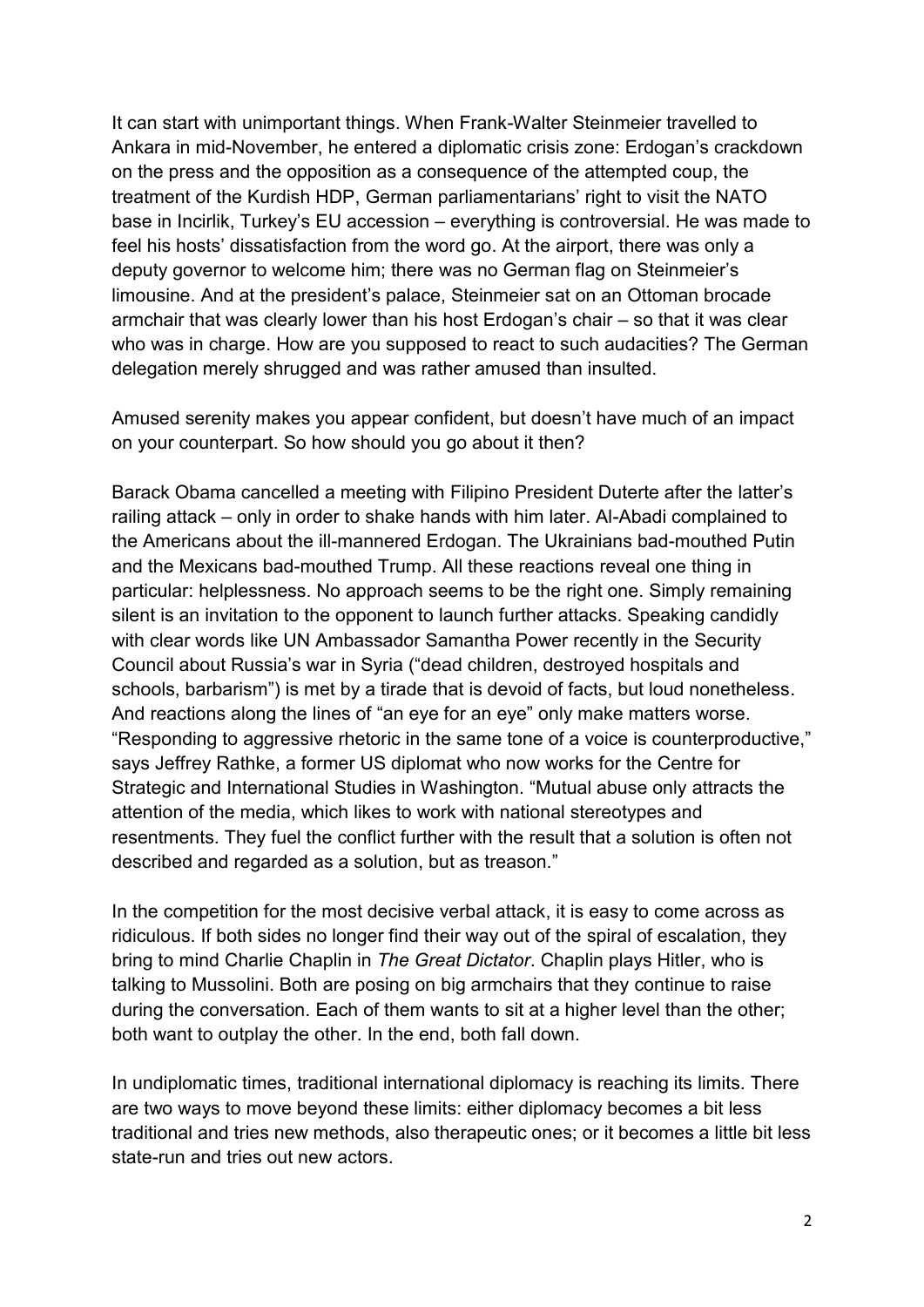When Frank-Walter Steinmeier appeared before the cameras together with his counterpart Mevlut Cavusoglu in Ankara on 15 November, it seemed to be a normal press encounter at first. Polite remarks, topics, brief conversations were being ticked off. However, soon afterwards Cavusoglu couldn't stop talking about the death penalty that is allegedly greatly desired by the Turkish people and of terrorists who are at large in Germany. Steinmeier answered more directly than almost anybody had previously at such an occasion. He said he was "at least confused" by such remarks, adding that "we fail to understand that". Furthermore, Steinmeier stated that "we do not share" the sole focus on the military fight against terrorism and that if Turkey was of the opinion that it had handed over 4,500 files for extradition, then he had "no knowledge of this".

Since there is no longer a difference between inside and outside, some observers quickly see the "scandal", but the tone of a voice does not match it. It is calm and to the point. This is how direct diplomacy is done, which reveals that, while two people are living on different planets, they still have to get along with each other. It nearly sounds therapeutic when Steinmeier says calmly and slowly, "Mevlut, let me say this again" – and then contradicts everything that Mevlut has said up until then.

Maybe direct diplomacy will be required more often in the future in order to let your interlocutor know what the deal is. Maybe it is needed in order to let citizens know what the deal is with their government in their own country. It often takes many years to reach the goal, however. Disputes often arose while the five permanent Security Council members and Germany were holding negotiations with Iran on its nuclear programme, especially under the regime of radical Islamist Mahmud Ahmadinejad, a leader who wanted to erase Israel completely from the map. After one decade, the treaty, which prevented a war between Israel and Iran, was ratified after all. Maybe this is the most effective weapon that traditional diplomacy has against the undiplomatic approach: perseverance.

New actors have now made their way into the realm of international politics – people who have not played a role for centuries. They are testing diplomacy for its ability to adapt to technological and societal change. The origins of modern diplomacy go back to the city states of early Renaissance northern Italy; the first embassies were founded in the thirteenth century. Delegates negotiated their respective interests with each other in an orderly dialogue. The powerful impact of the media joined the fray later on. When the Greeks rose against the Ottoman Empire in the 1820s, an anti-Greek press dominated in Europe and especially in England. Reporting on the Greeks' struggle for freedom resulted in the insurgents receiving not only moral, but also military support from Europe. In the end, the Greeks founded their own state. Before the First World War, nationalist newspapers fuelled the situation in France, Russia, Germany and England to such an extent that the use of arms was euphorically supported. However, the media were not the last to enter the diplomatic scene.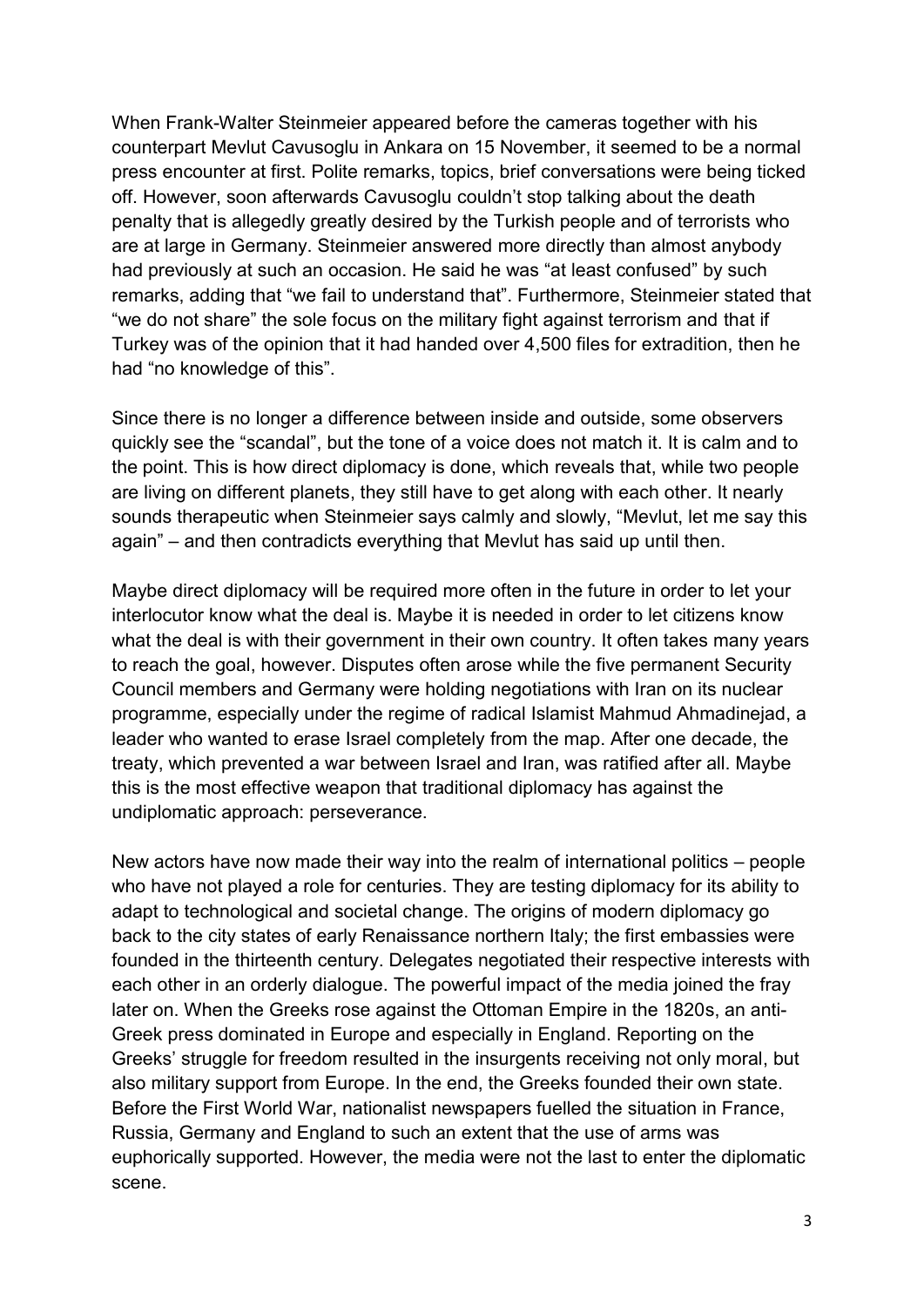Since the rise of the new social movements of the 1970s, NGOs have become key actors. Without Greenpeace, there would be no world climate agreement; without Amnesty International, there would be no International Criminal Court for human rights, and without third world groups, no coffee planters in Ethiopia would receive a fair wage.

The newest – and most effective – actors are the online activists. With the triumphal march of social networks, their influence continues to increase. The Arab Spring of 2011 and the protests in Hong Kong of 2014 would have been practically inconceivable without online activists. With their targeted campaigns, these neoforeign policy actors put their own and other countries under pressure and sometimes even get them to take action. The hashtag campaign #StopKony developed such great dynamism in 2012 that the US government sent special forces to the DR Congo and Uganda in order to stop Ugandan warlord Joseph Kony's killing spree. With the campaign #BringBackOurGirls two years later, online activists kept up the pressure on their governments to do more to free 270 abducted girls from the hands of Islamist militia Boko Haram. These neo-foreign policy actors achieved more in these cases than the traditional political establishment. Diplomats want to learn from such successes.

*Global Diplomacy Lab* is the title of a series of events at which young diplomats, activists and scientists meet twice a year in order to reflect on the direction that diplomacy is taking in a globalised world. They know that the state monopoly on diplomacy is coming to an end. State actors therefore have to increasingly penetrate decentralised digital worlds. At the most recent meeting of the *Global Diplomacy Lab* in Montreal, participants discussed how digitisation is changing diplomacy. Even though the young diplomats primarily focus on the future, some ideas seem fit for the present, for instance the one to set up an international army of drones to supply war victims with medication, food and cell phones.

The diplomacy of the future is the subject of intensive research also elsewhere. Numerous embassies and foreign ministries are hosting "Diplohacks" or "Hackathons" ever more frequently. These are workshops at which diplomats and technicians develop apps together that are intended to help solve problems elsewhere. The Dutch foreign ministry, for instance, is toying with the idea for an app to help farmers in rural Africa identify sick plants. No diplomat has yet developed an app that tells you how to deal with unscrupulously insulting rulers, however.

Focus on civil society rather than the state – this guideline taken to heart by the participants of the *Global Diplomacy Lab* is now also one that is being followed increasingly frequently by traditional diplomacy. While it remains to be seen who will win out in the new diplomatic-undiplomatic competition, the wrong people are scoring points right now.